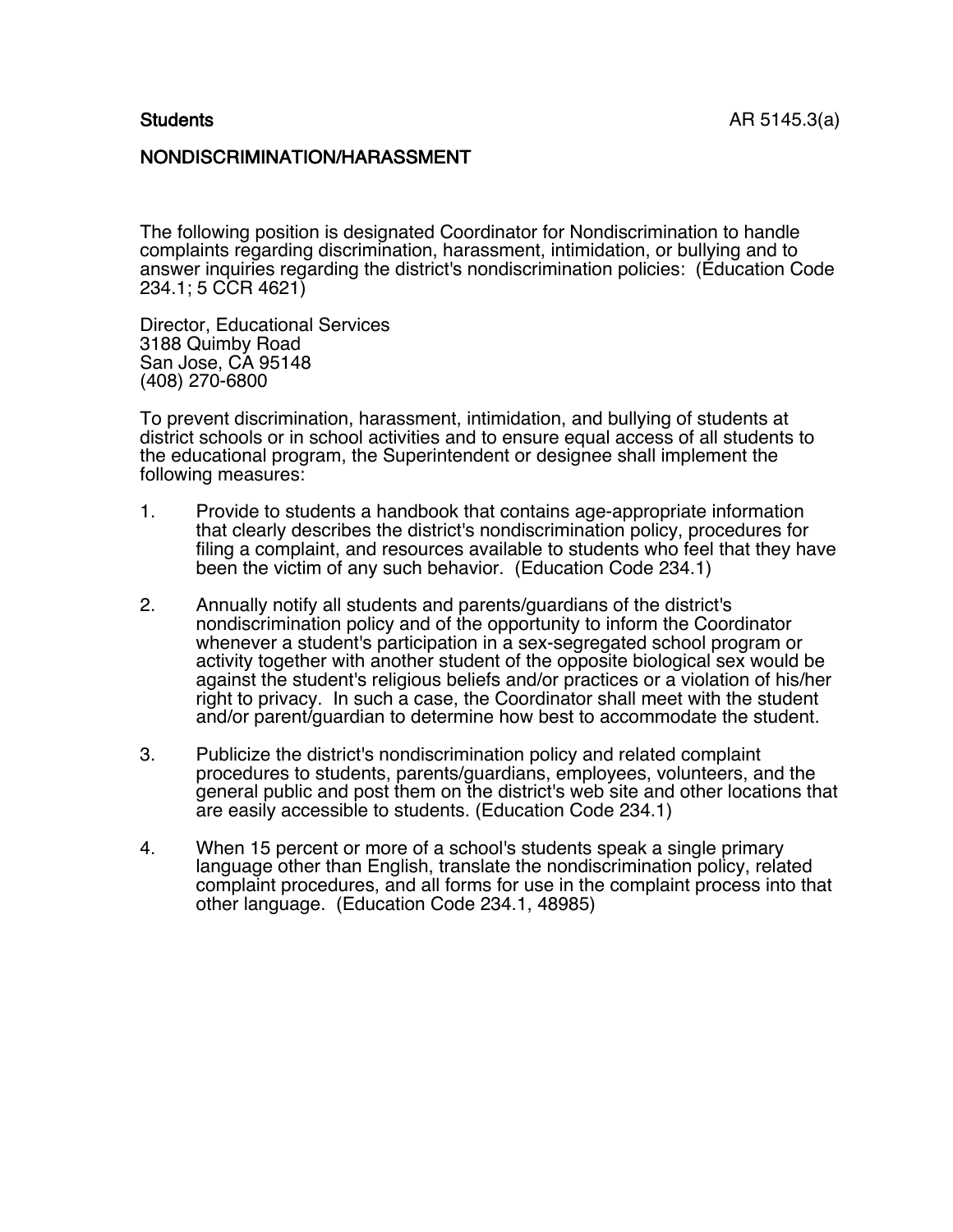### NONDISCRIMINATION/HARASSMENT (continued)

- 5. At the beginning of each school year, inform school employees that any employee who witnesses any act of discrimination, harassment, intimidation, or bullying against a student is required to intervene if it is safe to do so. (Education Code 234.1)
- 6. At the beginning of each school year, inform each principal or designee of the district's responsibility to provide appropriate accommodation(s) to protect students' privacy rights and ensure their safety from threatened or potentially harassing, intimidating, or discriminatory behavior.

#### Process for Initiating and Responding to Complaints

Any student who feels that he/she has been subjected to discrimination, harassment, intimidation, or bullying should immediately contact the Coordinator, the principal, or any other staff member. In addition, any student who observes any such incident should report the incident to the Coordinator or principal, whether or not the victim files a complaint.

Any school employee who observes an incident of discrimination, harassment, intimidation, or bullying or to whom such an incident is reported shall immediately report the incident to the Coordinator or principal, whether or not the victim files a complaint.

Upon receiving a complaint of discrimination, harassment, intimidation, or bullying, the Coordinator shall immediately investigate the complaint in accordance with the district's uniform complaint procedures specified in AR 1312.3 - Uniform Complaint Procedures.

#### Transgender and Gender-Nonconforming Students

Gender identity means a person's gender-related identity, appearance, or behavior, whether or not that gender-related identity, appearance, or behavior is different from that traditionally associated with the person's physiology or assigned sex at birth.

Gender expression means a person's gender-related appearance and behavior, whether or not stereotypically associated with the person's assigned sex at birth. (Education Code 210.7)

Transgender student means a student whose gender identity or gender expression is different from that traditionally associated with the assigned sex at birth.

Gender-nonconforming student means a student whose gender expression differs from stereotypical expectations.

To ensure that transgender and gender-nonconforming students are afforded the same rights, benefits, and protections provided to all students by law and Board policy, the district shall address each situation on a case-by-case basis, in accordance with the following guidelines: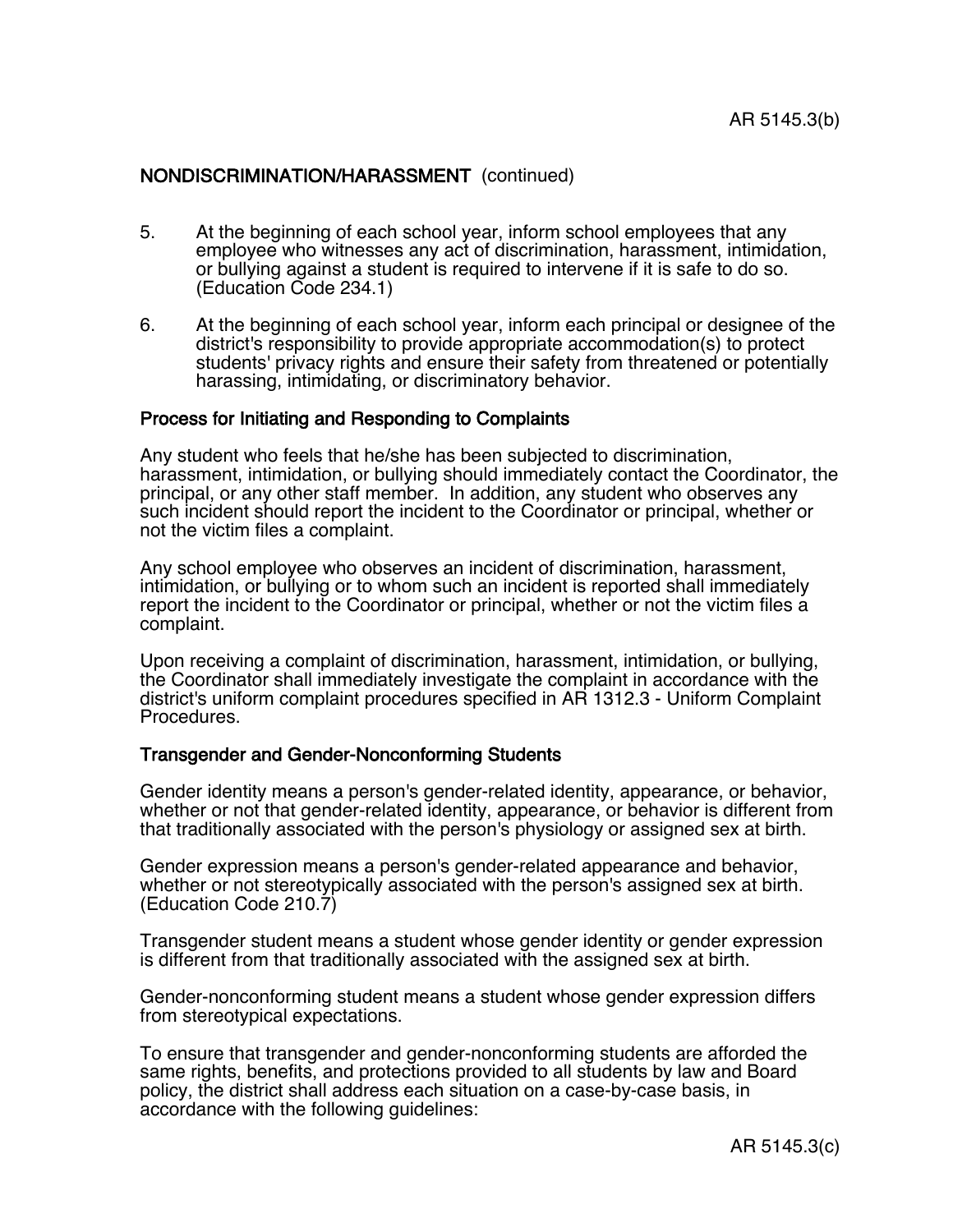# NONDISCRIMINATION/HARASSMENT (continued)

1. Right to privacy: A student's transgender or gender-nonconforming status is his/her private information and the district will only disclose the information to others with the student's prior consent, except when the disclosure is otherwise required by law or is necessary to preserve the student's physical or mental well-being. Any district employee to whom a student discloses his/her transgender or gender-nonconforming status shall seek the student's permission to notify the Coordinator for Nondiscrimination. If the student refuses to give permission, the employee shall keep the student's information confidential, unless he/she is required to disclose or report the student's information pursuant to law or district policy, and shall inform the student that it may be impossible to accommodate the student's needs related to his/her status as a transgender or gender-nonconforming student. If the student permits the employee to notify the Coordinator, the employee shall do so within three school days.

As appropriate, the Coordinator shall discuss with the student any need to disclose the student's transgender or gender-nonconformity status to his/her parents/guardians and/or others, including other students, teacher(s), or other adults on campus. Any decision to disclose the student's status to others shall be based on the student's best interest.

- 2. Determining a Student's Gender Identity: The Coordinator shall accept the student's assertion unless district personnel present a credible basis for believing that the student's assertion is for an improper purpose. In such a case, the Coordinator shall document the improper purpose and, within seven school days of receiving notification of the student's assertion, shall provide a written response to the student and, if appropriate, to his/her parents/guardians.
- 3. Addressing a Student's Transition Needs: The Coordinator shall arrange a meeting with the student and, if appropriate, his/her parents/guardians to identify potential issues, including transition-related issues, and to develop strategies for addressing them. The meeting shall discuss the transgender or gender-nonconforming student's rights and how those rights may affect and be affected by the rights of other students and shall address specific subjects related to the student's access to facilities and to academic or educational support programs, services, or activities, including, but not limited to, sports and other competitive endeavors. In addition, the Coordinator shall identify specific school site employee(s) to whom the student may report any problem related to his/her status as a transgender or gender-nonconforming individual, so that prompt action could be taken to address it.